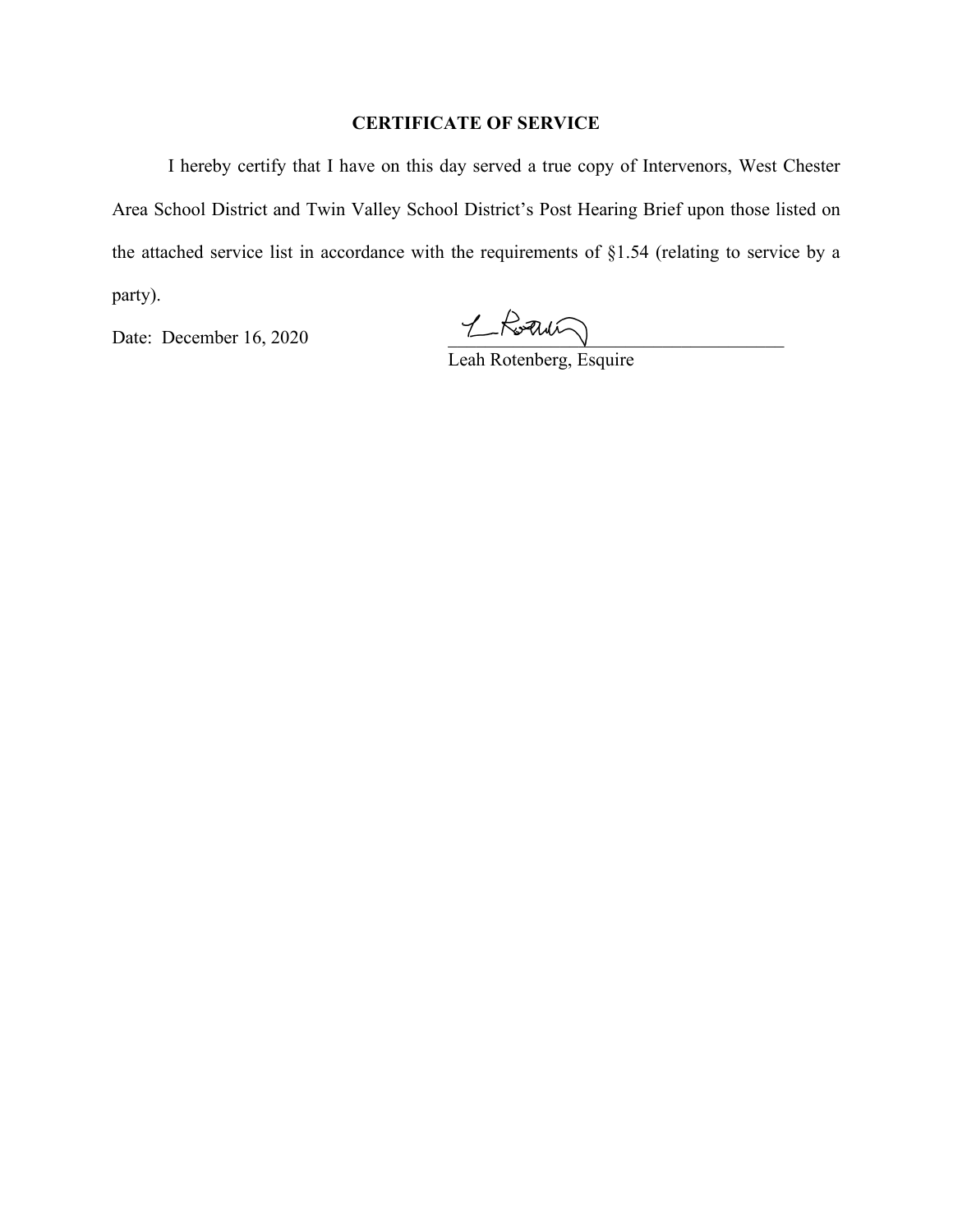## **SERVICE LIST**

| The Honorable Elizabeth H. Barnes               | Michael S. Bomstein, Esquire<br>Pinnola & Bomstein       |
|-------------------------------------------------|----------------------------------------------------------|
| Pennsylvania Public Utility Commission          |                                                          |
| Office of Administrative Law Judge              | Suite 2126 Land Title Building<br>100 South Broad Street |
| Commonwealth Keystone Building<br>P.O. Box 3265 |                                                          |
|                                                 | Philadelphia, PA 19110                                   |
| Harrisburg, PA 17105-3265                       | mbomstein@gmail.com                                      |
| ebarnes@pa.gov                                  | Counsel for Flynn et al. Complainants                    |
| Rich Raiders, Esquire                           | Anthony D. Kanagy, Esquire                               |
| Raiders Law PC                                  | Garrett P. Lent, Esquire                                 |
| 606 North 5th Street                            | Post & Schell PC                                         |
| Reading, PA 19601                               | 17 North Second Street, 12th Floor                       |
| rich@raiderslaw.com                             | Harrisburg, PA17101-1601                                 |
| Counsel for Andover Homeowners'                 | akanagy@postschell.com                                   |
| Association, Inc.                               | glent@postschell.com                                     |
|                                                 | Counsel for Intervenor                                   |
|                                                 | Range Resources - Appalachia LLC                         |
|                                                 |                                                          |
| James R. Flandreau, Esquire                     | Vincent M. Pompo, Esquire                                |
| Paul, Flandreau & Berger, LLP                   | Guy A. Donatelli, Esquire                                |
| 320 W. Front Street                             | 24 East Market St.                                       |
| Media, PA 19063                                 | Post Office Box 565                                      |
| jflandreau@pfblaw.com                           | West Chester, PA 19382-0565                              |
| Counsel for Intervenor Middletown Township      | vpompo@lambmcerlane.com                                  |
|                                                 | gdonatelli@lambmcerlane.com                              |
|                                                 | Counsel for Intervenors                                  |
|                                                 | West Whiteland Township, East Goshen                     |
|                                                 | Township, Downingtown Area School                        |
|                                                 | District, Rose Tree Media School District                |
|                                                 |                                                          |
| Mark L. Freed, Esquire                          | Thomas Casey                                             |
| Joanna Waldron                                  | 1113 Windsor Dr.                                         |
| Curtin & Heefner LP                             | West Chester, PA 19380                                   |
| 2005 S. Easton Road, Suite 100                  | Tcaseylegal@gmail.com                                    |
| Doylestown, PA 18901                            | Pro se Intervenor                                        |
| mlf@curtinheefner.com                           |                                                          |
| jaw@curtinheefner.com                           |                                                          |
| Counsel for Intervenors Uwchlan Township        |                                                          |
| and the County of Chester                       |                                                          |
|                                                 |                                                          |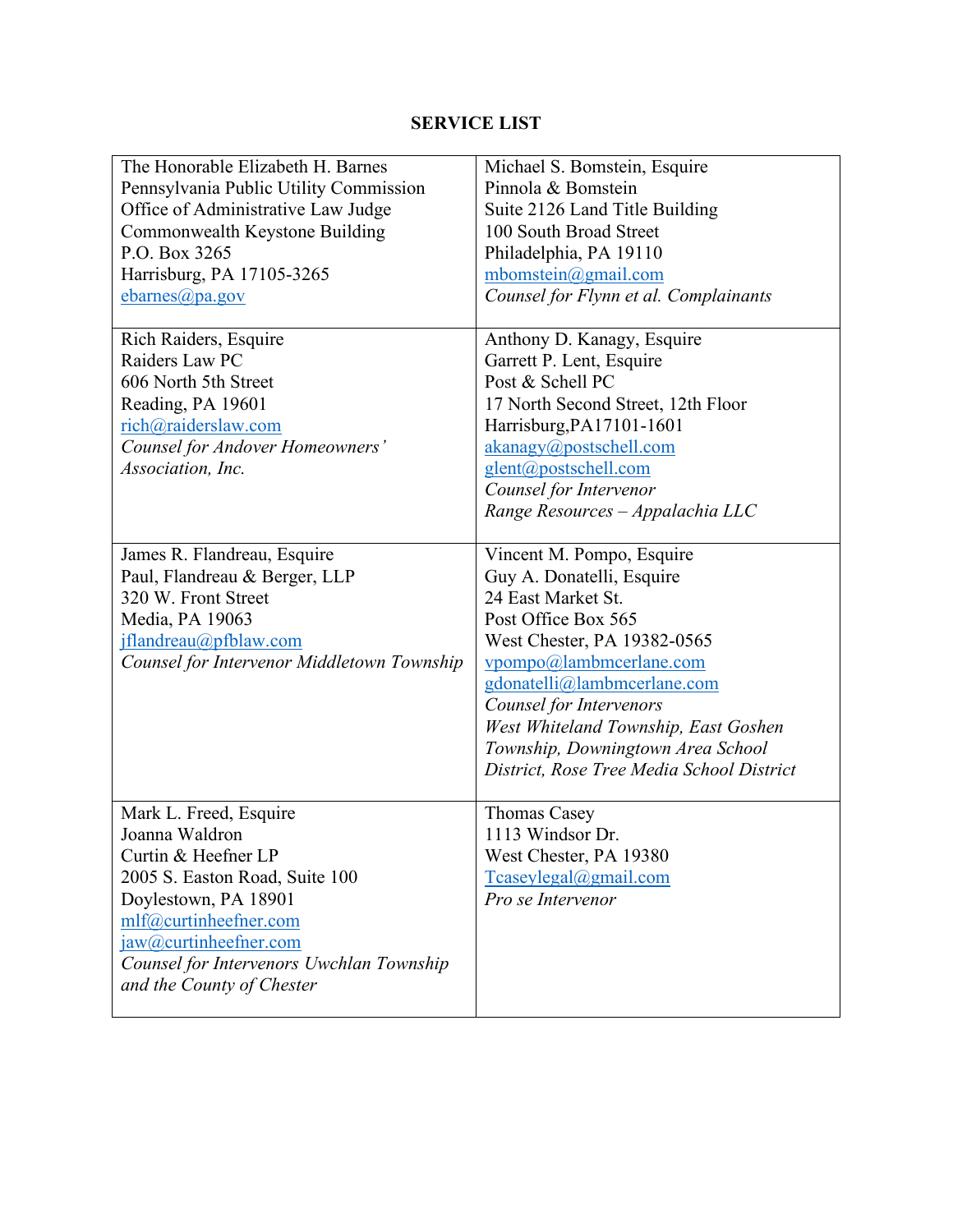| Erin McDowell, Esquire                                                                                                                                                                                                   | Patricia Sons Biswanger, Esquire                                        |
|--------------------------------------------------------------------------------------------------------------------------------------------------------------------------------------------------------------------------|-------------------------------------------------------------------------|
| 3000 Town Center Blvd.                                                                                                                                                                                                   | 217 North Monroe Street                                                 |
| Canonsburg, PA 15317                                                                                                                                                                                                     | Media, PA 19063                                                         |
| emcdowell@rangeresources.com                                                                                                                                                                                             | patbiswanger@gmail.com                                                  |
| Counsel for Range Resources Appalachia                                                                                                                                                                                   | Counsel for County of Delaware                                          |
|                                                                                                                                                                                                                          |                                                                         |
|                                                                                                                                                                                                                          |                                                                         |
| James J. Byrne, Esquire                                                                                                                                                                                                  | James C. Dalton, Esquire                                                |
| Kelly S. Sullivan, Esquire                                                                                                                                                                                               | Unruh Turner Burke & Frees                                              |
| McNichol, Byrne & Matlawski, P.C.                                                                                                                                                                                        | P.O. Box 515                                                            |
| 1223 N. Providence Road                                                                                                                                                                                                  | West Chester, PA 19381-0515                                             |
| Media, PA 19063                                                                                                                                                                                                          | jdalton@utbf.com                                                        |
| jjbyrne@mbmlawoffice.com                                                                                                                                                                                                 | Counsel for West Chester Area School                                    |
| ksullivan@mbmlawoffice.com                                                                                                                                                                                               | District, Chester County, Pennsylvania                                  |
| Counsel for Thornbury Township, Delaware                                                                                                                                                                                 |                                                                         |
| County                                                                                                                                                                                                                   |                                                                         |
|                                                                                                                                                                                                                          |                                                                         |
| Michael P. Pierce, Esquire                                                                                                                                                                                               | Melissa DiBernardino                                                    |
| Pierce & Hughes, P.C.                                                                                                                                                                                                    | 1602 Old Orchard Lane                                                   |
| 17 Veterans Square                                                                                                                                                                                                       | West Chester, PA 19380                                                  |
| P.O. Box 604                                                                                                                                                                                                             | $lissdibernardino(\partial gmail.com)$                                  |
| Media, PA 19063                                                                                                                                                                                                          | Pro se Complainant                                                      |
| Mppierce@pierceandhughes.com                                                                                                                                                                                             |                                                                         |
| Counsel for Edgemont Township                                                                                                                                                                                            |                                                                         |
|                                                                                                                                                                                                                          |                                                                         |
| Laura Obenski                                                                                                                                                                                                            | Virginia Marcille-Kerslake                                              |
| 14 South Village Avenue                                                                                                                                                                                                  | 103 Shoen Road                                                          |
| Exton, PA 19341                                                                                                                                                                                                          | Exton, PA 19341                                                         |
| ljobenski@gmail.com                                                                                                                                                                                                      | vkerslake@gmail.com                                                     |
| Pro se Complainant                                                                                                                                                                                                       | Pro Se Intervenor                                                       |
|                                                                                                                                                                                                                          | Thomas J. Sniscak, Esquire                                              |
| Joseph Otis Minott, Esquire                                                                                                                                                                                              |                                                                         |
| Alexander G. Bomstein, Esquire<br>Ernest Logan Welde, Esquire                                                                                                                                                            | Whitney E. Snyder, Esquire<br>Hawke, McKeon & Sniscak LLP               |
| Kathryn L. Urbanowicz, Esquire                                                                                                                                                                                           | 100 North Tenth Street                                                  |
|                                                                                                                                                                                                                          |                                                                         |
|                                                                                                                                                                                                                          |                                                                         |
|                                                                                                                                                                                                                          |                                                                         |
|                                                                                                                                                                                                                          |                                                                         |
|                                                                                                                                                                                                                          |                                                                         |
|                                                                                                                                                                                                                          |                                                                         |
|                                                                                                                                                                                                                          |                                                                         |
|                                                                                                                                                                                                                          |                                                                         |
|                                                                                                                                                                                                                          |                                                                         |
| Clean Air Council<br>135 South 19th Street, Suite 300<br>Philadelphia, PA 19103<br>Joe minott@cleanair.org<br>abomstein@cleanair.org<br>lwelde@cleanair.org<br>kurbanowicz@cleanair.org<br>Counsel for Clean Air Council | Harrisburg, PA 17101<br>tjsniscak@hmslegal.com<br>wesnyder@hmslegal.com |